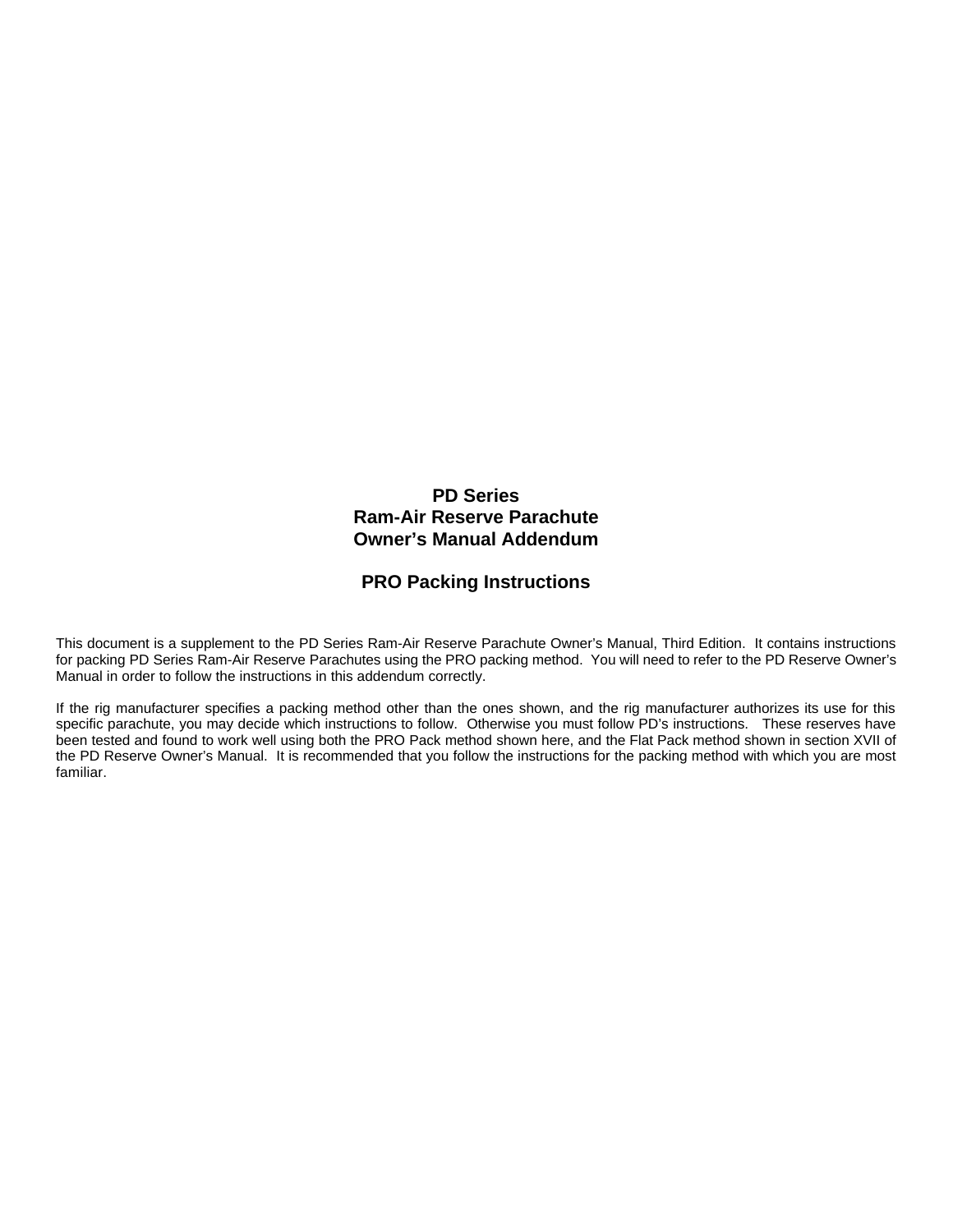## **PRO PACK**

**Inspect the canopy thoroughly before starting to pack it, following the inspection instructions described in section XIV of the PD Reserve Owner's Manual. Check the line continuity, and ensure the canopy has been assembled on the rig correctly.** 

**1)** Flake the canopy out on its side until all seven T seams (where the non-loaded ribs meet the top skins) are straight from leading edge to trailing edge as shown. Set the deployment brakes according to the rig manufacturer's instructions.

**2)** Crouch next to the risers and face the canopy. Be sure there are no twists in the risers. Slip the fingers of your left hand between each left hand riser and between the left hand steering line and the risers. Do the same with your right hand. Slide your fingers up onto the lines as shown, grasping the lines below the slider.





**3)** Start moving up the lines, allowing them to slide between your fingers. Push the slider ahead of you until you reach the bottom of the canopy. Carefully lift the canopy off of the ground. Make sure the lines are not twisted and the canopy is facing the correct direction. The nose openings should be facing the rig, and the tail should be farthest from the rig.

Step outside of the lines and transfer the lines to one hand so that the left and right sides of the canopy hang at the same height.

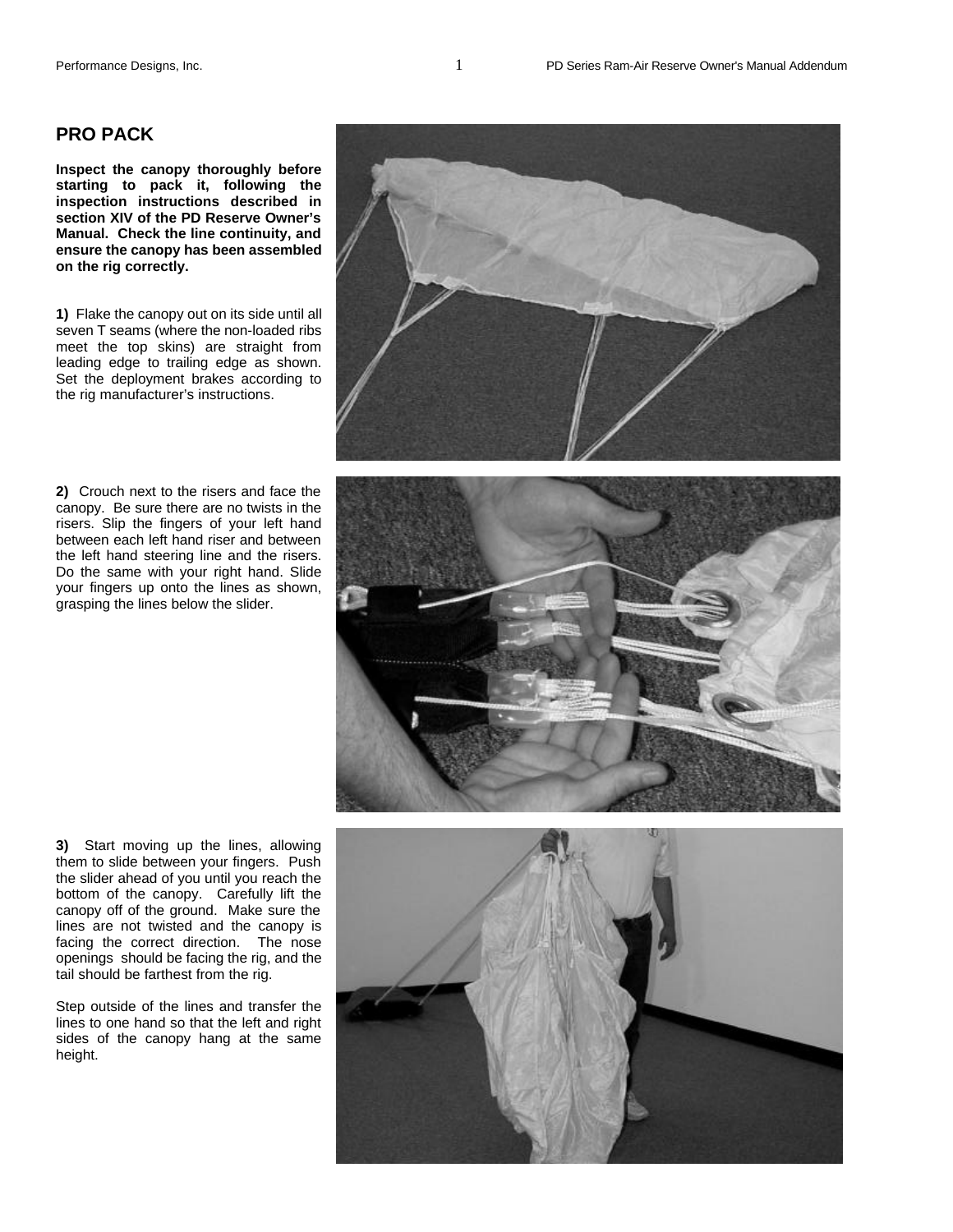**4)** Starting with the end cell nearest your legs, begin flaking the nose of the canopy. Pull each cell completely out, and keep it in your hand. Then, pick up the next, taking care not to miss any until all seven cells are in your hand.

When you have the entire nose flaked, tuck it between your knees and hold it there



**5)** Clear the stabilizers. Flake the material between each line group out toward the stabilizers, keeping the line groups stacked together in the middle of the pack job. Clear the tail, flaking the material between each steering line toward the outside of the pack job.



The diagram at right shows the correct organization of the canopy after step 5 is completed. The leading edge will be closest to your body, and the trailing edge will be farthest away from you. When looking straight down into the canopy from above, it should resemble this diagram.

Note: to improve clarity, the slider is not shown.

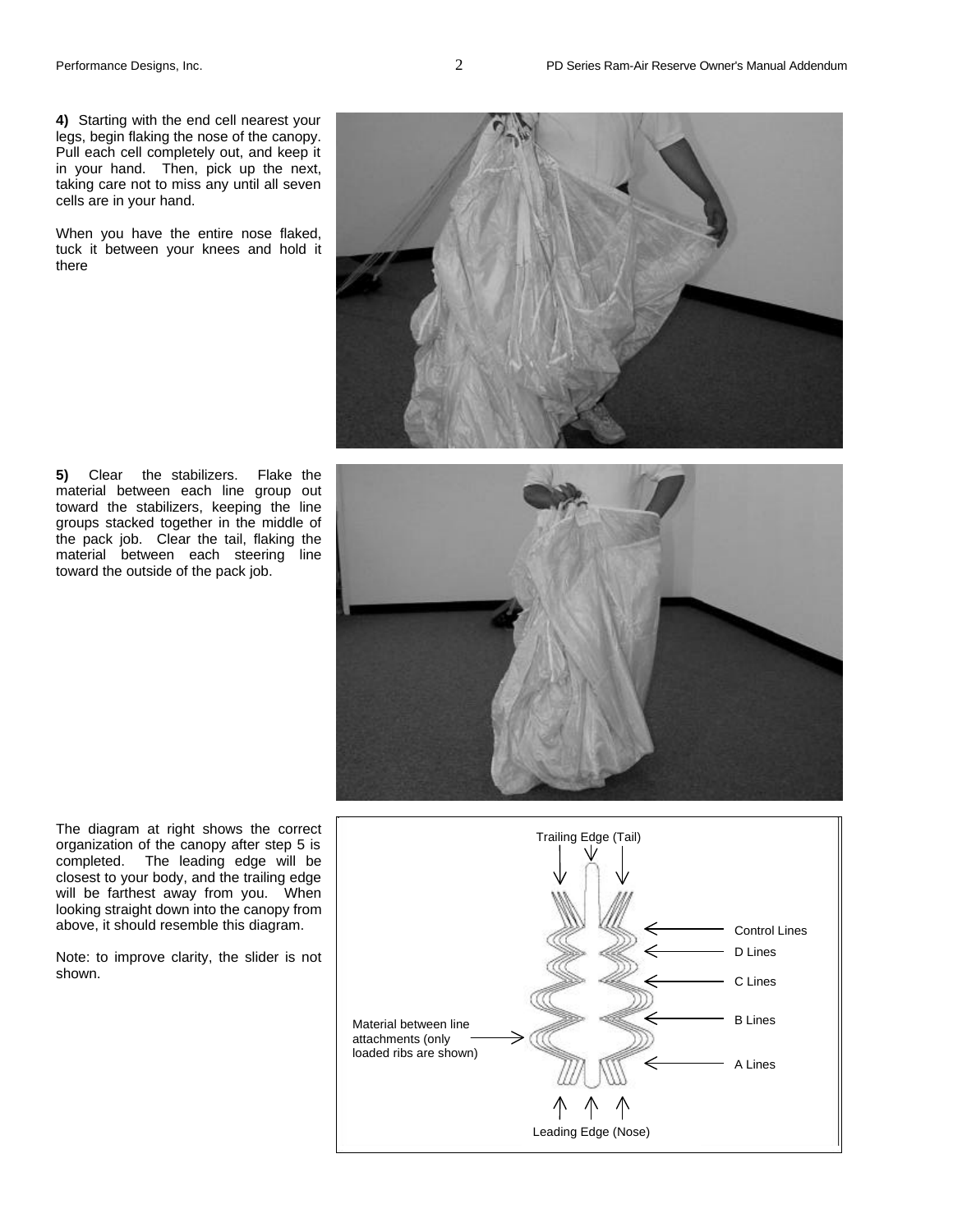table with the nose facing down.





**7)** Starting on the right side of the canopy, carefully lift the folds of material back towards the center of the pack job until the nose is exposed. Clear the three cells to the right of the center cell and flake this section of the nose toward the outside of the pack job.

Note: references to the right and left sides are from the canopy pilot's point of view.

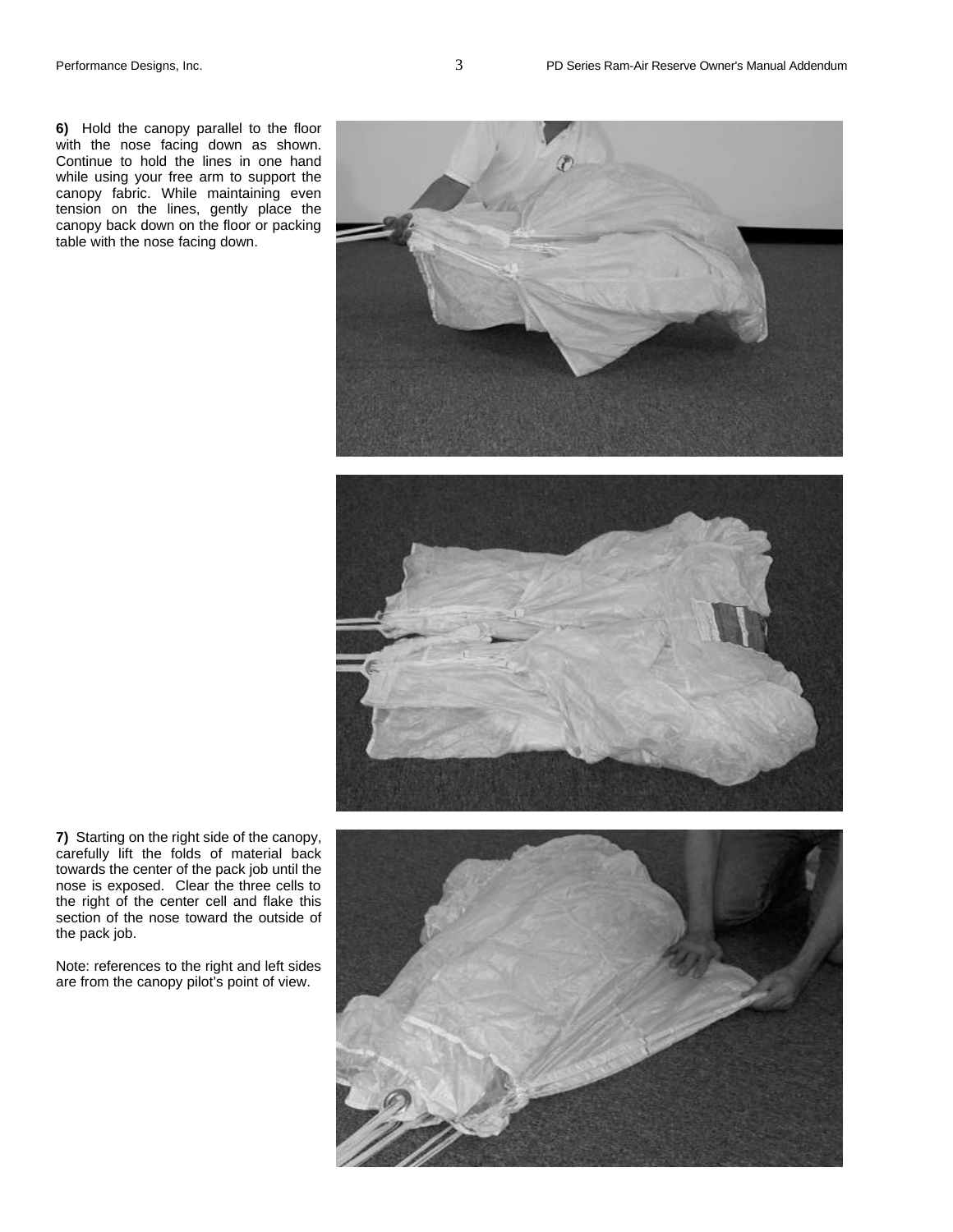**8)** Flake the material between the A and B lines away from the line channel in the center of the pack job. Be sure that all three T seams to the right of the center cell are neatly flaked.



**9)** Find the four bottom seams to the right of the center cell and flake them out toward the stabilizer. The bottom seams are where the loaded ribs meet the bottom skins.

Make sure the right side B lines are grouped together and stacked neatly on top of the A lines.



**10)** Smooth out the fold between the A and B lines.

Repeat steps 8 through 10 to flake the material between the B and C lines.

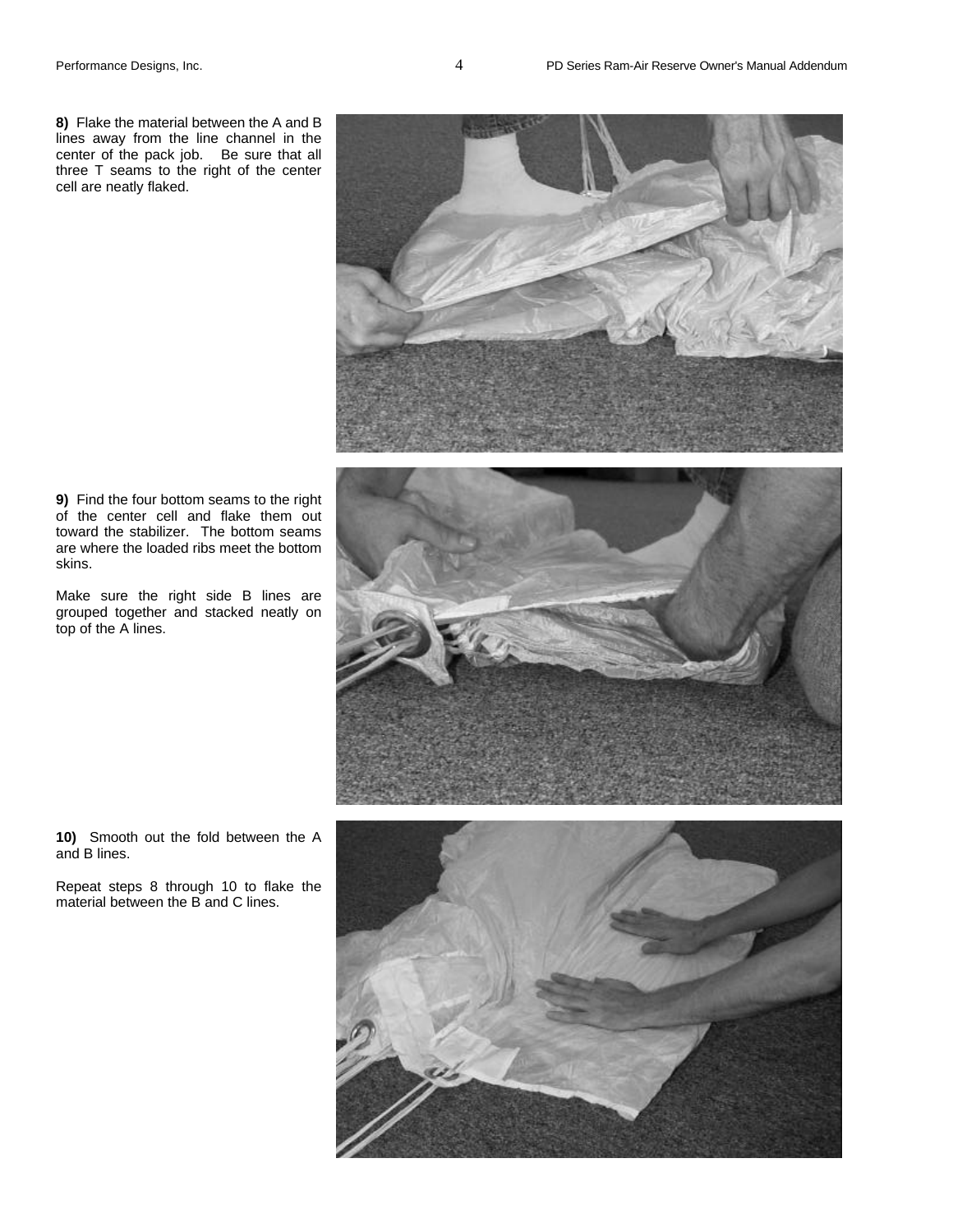**11)** Flake the material between the C and D lines away from the line channel in the center of the pack job. Make sure the D lines are grouped together and stacked neatly on top of the A, B, and C lines. It is important to keep even tension on all the line groups throughout the remainder of the pack job. Pulling on the T seams directly above the line attachment points will help keep the lines straight and maintain the folds in the material.



**12)** Flake the material between the upper control lines toward the outside of the pack job, leaving the control lines stacked neatly on top of the A, B, C, and D lines.



**13)** Repeat steps 7 through 12 to flake and the left side of the canopy. Make sure the line channel in the center of the pack job is clear, as indicated by the arrow in the picture at right.

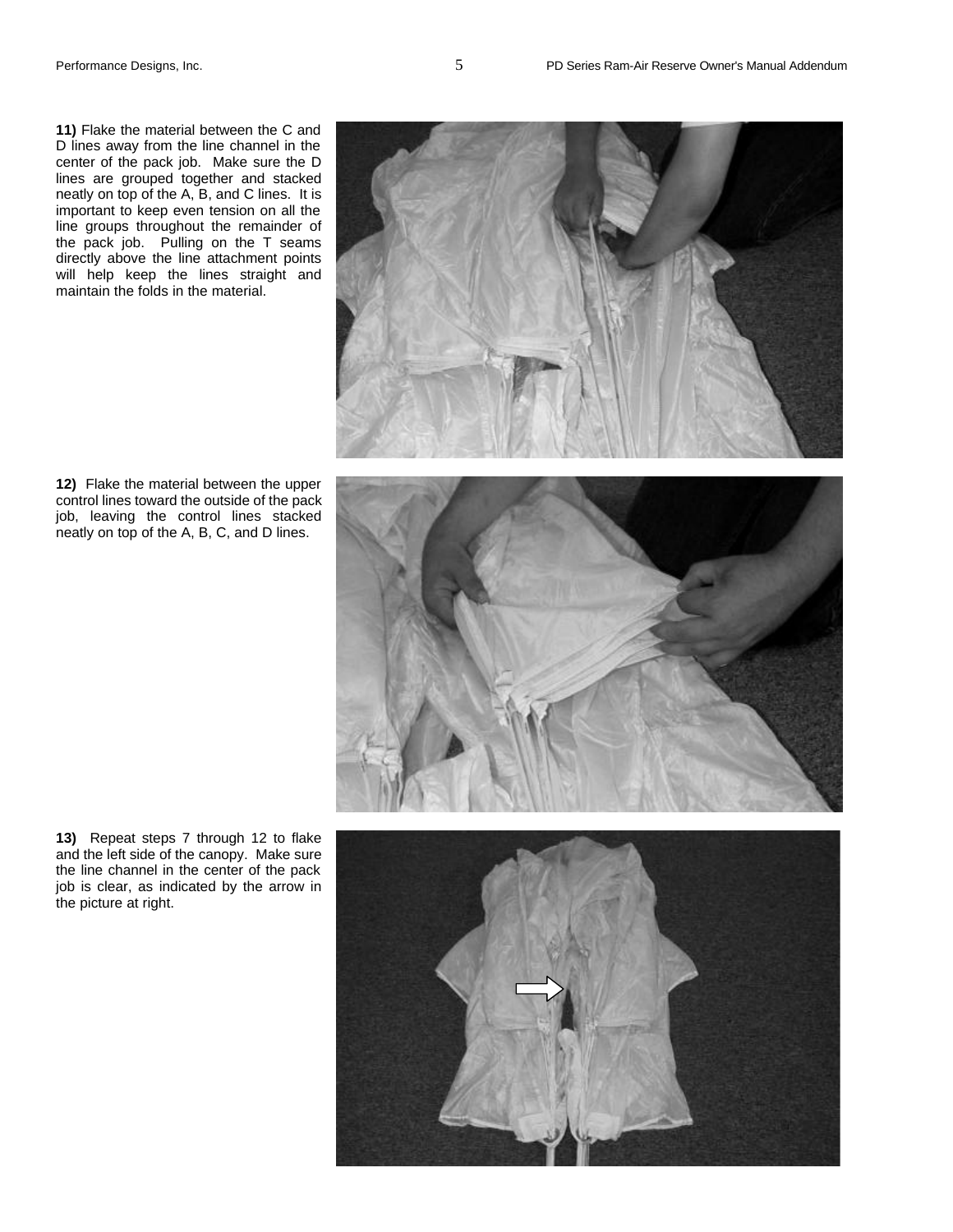**14)** Quarter the slider, dividing the material evenly between the slider grommets. Make sure the slider grommets are seated against the slider stops sewn into the stabilizers.